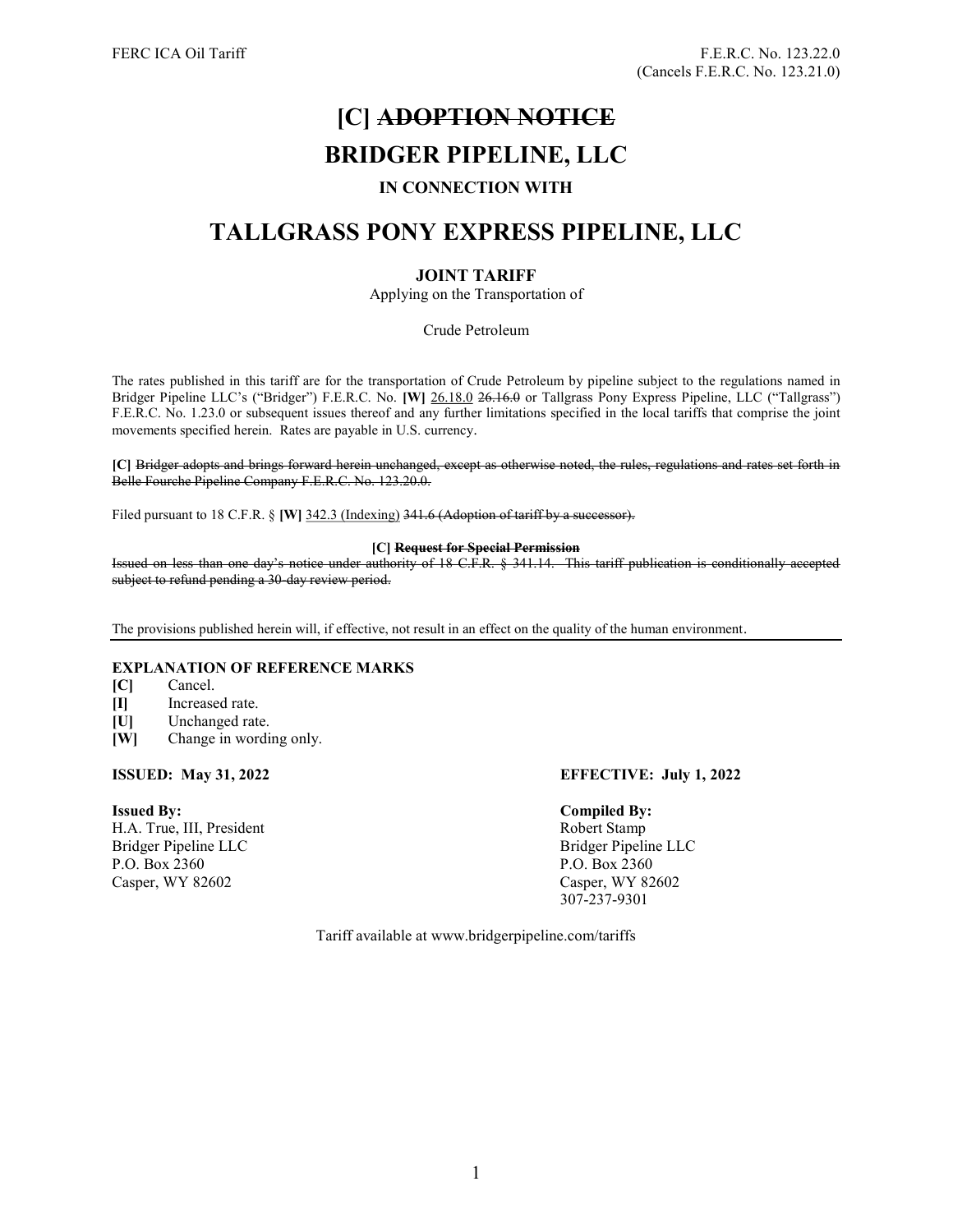### All rates on this page are Increased, unless otherwise indicated.

| List of Points from and to which rates apply and rates on petroleum in cents per barrel of 42 US gallons.                 |                                                                                                                     |                                                       |                                                       |                                            |                                            |                                         |                                            |  |  |
|---------------------------------------------------------------------------------------------------------------------------|---------------------------------------------------------------------------------------------------------------------|-------------------------------------------------------|-------------------------------------------------------|--------------------------------------------|--------------------------------------------|-----------------------------------------|--------------------------------------------|--|--|
|                                                                                                                           | <b>Destination</b>                                                                                                  | <b>Committed Shipper Joint Rates (2)</b>              |                                                       |                                            | <b>Uncommitted Shipper Joint Rates (3)</b> |                                         |                                            |  |  |
| Origins                                                                                                                   |                                                                                                                     | 10,000-<br>24,999<br>barrels per<br>day<br>commitment | 25,000-<br>59,999<br>barrels per<br>day<br>commitment | 60,000<br>barrels per<br>day<br>commitment | $5,000 - 54,999$<br>barrels per<br>day     | 55,000-<br>60,000<br>barrels per<br>day | 60,001<br>barrels per<br>day or<br>greater |  |  |
| Hwy 23<br>(Keene)<br>Station,<br>McKenzie<br>County, North<br>Dakota (5)                                                  | Deeprock<br>Terminal and<br>Connecting<br>Carriers,<br>Cushing,<br>Payne<br>County,<br>Oklahoma<br>(4)<br><b>Or</b> | 949.25                                                | 816.35                                                | 452.92                                     | 1054.72                                    | 503.25                                  | 452.92                                     |  |  |
| Interconnection<br>Points on Four<br><b>Bears Pipeline</b><br>in Dunn and<br>McKenzie<br>Counties,<br>North Dakota<br>(5) |                                                                                                                     | 949.25                                                | 816.35                                                | 452.92                                     | 1054.72                                    | 503.25                                  | 452.92                                     |  |  |
| <b>Hwy 200</b><br>(Killdeer)<br>Station, Dunn<br>County, North<br>Dakota (5)                                              | Phillips 66,<br>Ponca City,<br>Key County,<br>Oklahoma                                                              | 949.25                                                | 816.35                                                | 452.92                                     | 1054.72                                    | 503.25                                  | 452.92                                     |  |  |
| Skunk Hill<br>Station,<br><b>Billings</b><br>County, North<br>Dakota (5)                                                  | <b>Or</b><br>Augusta<br>Destination,<br>located near                                                                | 949.25                                                | 816.35                                                | 784.71                                     | [U] N/A                                    | [U] N/A                                 | [U] N/A                                    |  |  |
| Fischer Station,<br>Richland<br>County,<br>Montana (6)                                                                    | El Dorado,<br>Kansas (10)<br><b>Or</b>                                                                              | 848.00                                                | 734.09                                                | 452.92                                     | 945.07                                     | 503.25                                  | 452.92                                     |  |  |
| Richey Station,<br>Dawson<br>County,<br>Montana (6)                                                                       | McPherson<br>Destination<br>located near                                                                            | 848.00                                                | 734.09                                                | 452.92                                     | 935.40                                     | 503.25                                  | 452.92                                     |  |  |
| Alexander<br>Station.<br>McKenzie<br>County, North<br>Dakota (7)                                                          | McPherson,<br>Kansas (10)                                                                                           | 949.25                                                | 816.35                                                | 452.92                                     | 1054.72                                    | 503.25                                  | 452.92                                     |  |  |

#### Table of Joint Rates (1)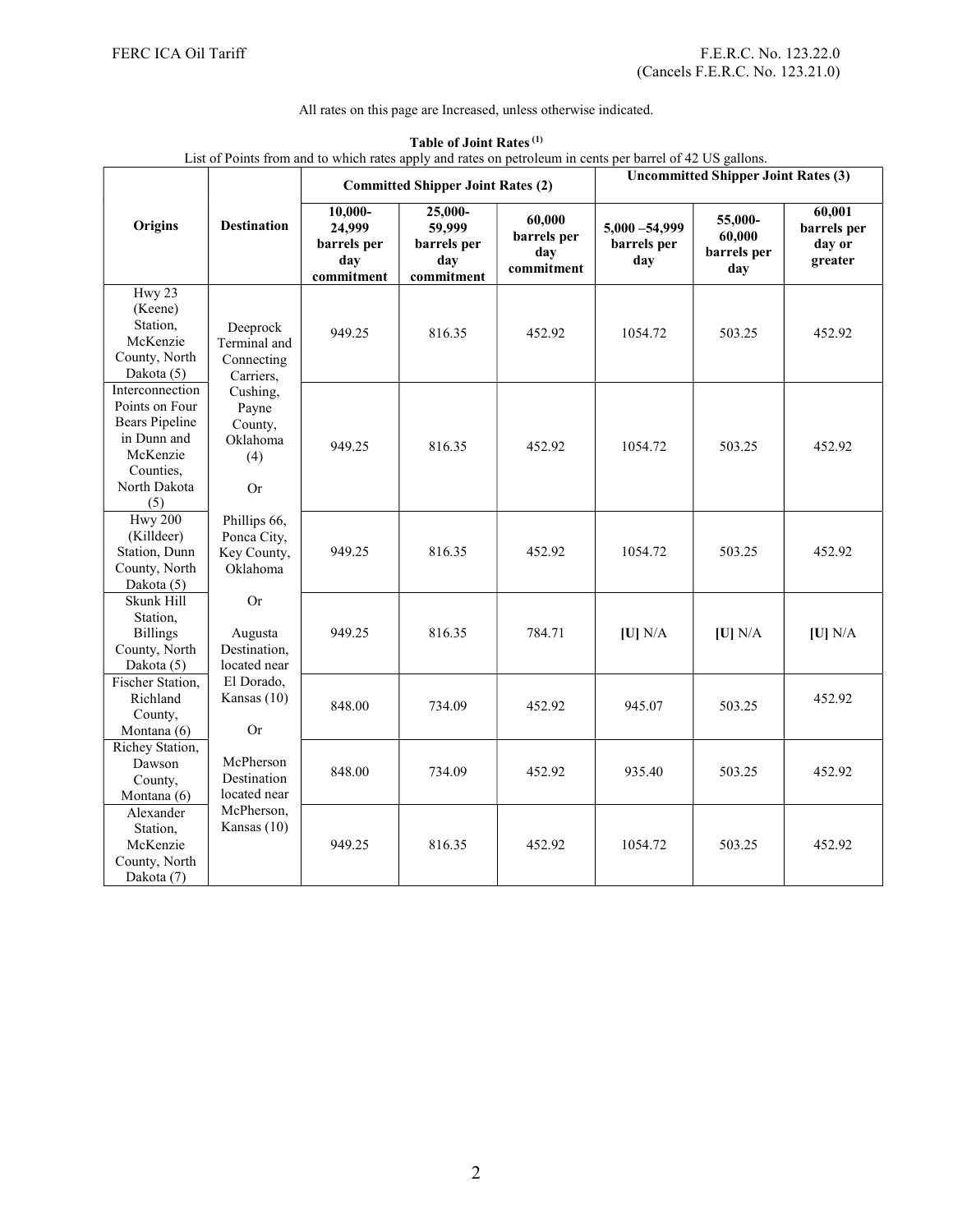|  |  |  | All rates on this page are Increased, unless otherwise indicated. |
|--|--|--|-------------------------------------------------------------------|
|  |  |  |                                                                   |

| <b>Bridger</b><br>Bicentennial<br>Pipeline in<br>Billings,<br>Golden Valley,<br>Stark and<br>McKenzie<br>Counties, ND<br>(7) | Deeprock<br>Terminal and<br>Connecting<br>Carriers,<br>Cushing,<br>Payne<br>County,<br>Oklahoma<br>(4)                                          | 949.25 | 816.35 | 452.92 | 1054.72 | 503.25 | 452.92 |
|------------------------------------------------------------------------------------------------------------------------------|-------------------------------------------------------------------------------------------------------------------------------------------------|--------|--------|--------|---------|--------|--------|
| <b>Bridger</b><br>Sandstone<br><b>Station</b> (Route<br>9), Fallon<br>County,<br>Montana (8)                                 | <b>Or</b><br>Phillips 66,<br>Ponca City,<br>Key County,<br>Oklahoma<br>Or<br>Augusta                                                            | 759.41 | 759.41 | 452.92 | [U] N/A | 503.25 | 452.92 |
| <b>Bridger</b><br>Guernsey<br><b>Station</b> (Route<br>8), Platte<br>County,<br>Wyoming (9)                                  | Destination,<br>located near<br>El Dorado,<br>Kansas (10)<br><b>Or</b><br>McPherson<br>Destination<br>located near<br>McPherson,<br>Kansas (10) | 492.35 | 435.39 | 345.43 | 522.24  | 383.81 | 383.81 |

#### Notes:

(1) Bridger and Tallgrass will not be required to accept a nomination for transportation under this Joint Tariff for a quantity of Crude Petroleum that is less than 5,000 Barrels per day, on average, for a month ("Minimum Quantity"). Moreover, a Shipper must specify in its submitted nomination the portion, if any, of such nomination that concerns Barrels being tendered pursuant to its TDA, as such term is defined in Note (2) below ("Committed Barrels"), which will be subject to the applicable Committed Shipper Joint Rate, and/or the portion, if any, of such nomination that concerns Barrels that are not subject to its TDA ("Uncommitted Barrels"), which will be subject to the applicable Uncommitted Shipper Joint Rate.

(2) The "Committed Shipper Joint Rates" are available to those shippers that entered into a Throughput and Deficiency Agreement during the joint Open Season held in May, 2012 ("Open Season"), and committed therein to ship the specified amount of Crude Petroleum per day either from or through Bridger's terminal at Guernsey, Wyoming, to any of the Destinations specified above ("Committed Shippers"). Shippers that are not Committed Shippers and who do not meet the Minimum Quantity set forth in Note (1) above may ship volumes from the above-stated Origins to the above-stated Destinations via the local tariffs of Bridger and Tallgrass referenced in the notes below under "Joint Routing."

(3) The "Uncommitted Shipper Joint Rates" are available to any shipper that ships under this tariff and that meets the Minimum Quantity set forth in Note (1) above. For purposes of determining eligibility for the Uncommitted Shipper Joint Rates and to determine which tier of Uncommitted Shipper Joint Rate applies, all Barrels of Crude Petroleum shipped or for which a Deficiency Payment (as defined below) is made, whether Committed Barrels or Uncommitted Barrels, shall be considered. For the avoidance of doubt, Uncommitted Barrels that are not being shipped pursuant to the Shipper's TDA, and therefore are not subject to the TDA, shall not be considered to be Incremental Barrels, as such term is defined below.

(4) Includes confirmed nominated deliveries to terminals at Blue Knight, Rose Rock, Enterprise, Enbridge, Plains All-American, Deeprock South, Deeprock North, NGL Energy Partners, and Seaway Crude Pipeline Company LLC.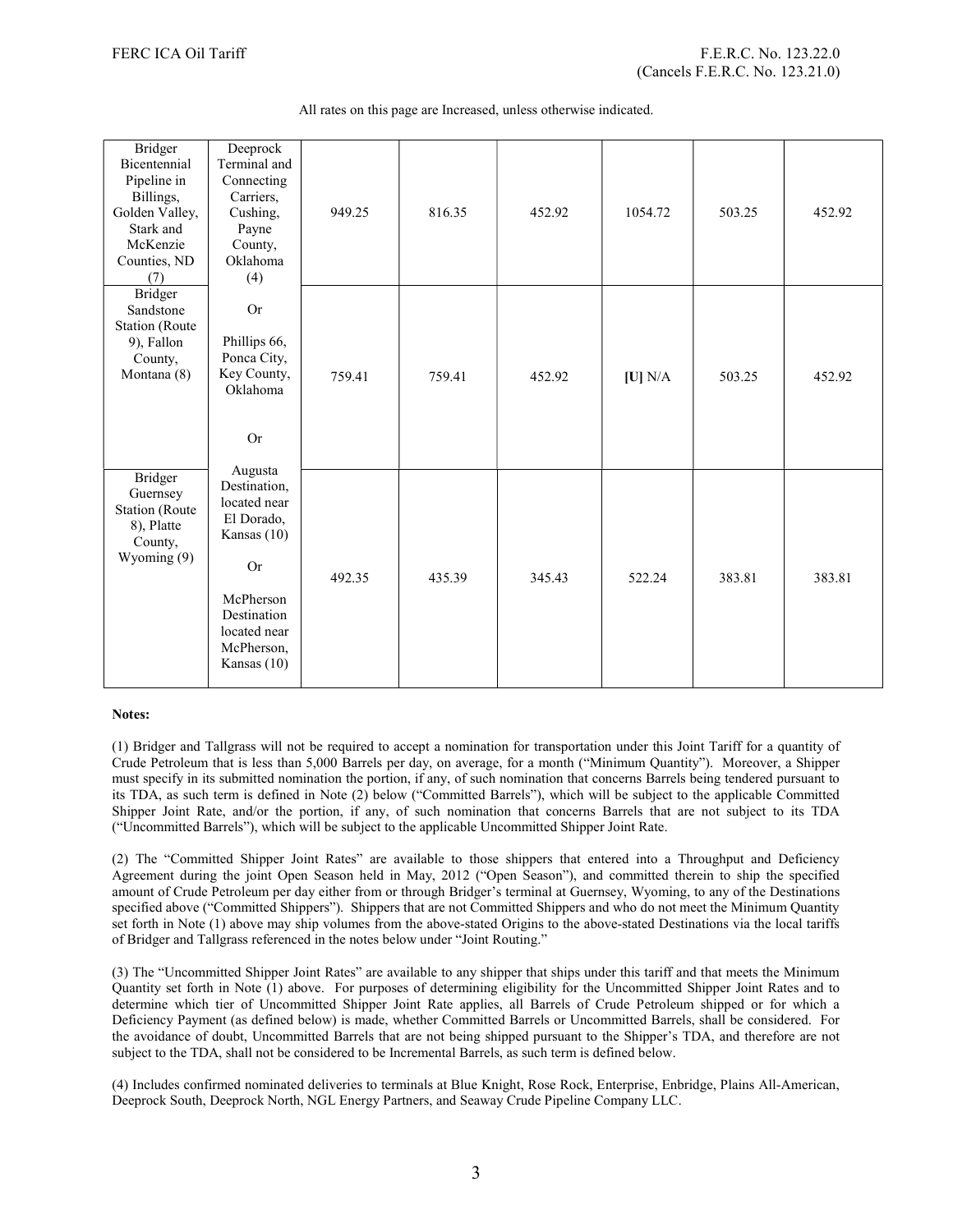#### Joint Routing:

(5) Bridger – Origin Stations on the Four Bears Pipeline, in Dunn, McKenzie and Billings County, North Dakota, for delivery to Sandstone Station, Fallon County, Montana (Bridger F.E.R.C. No. 36.25.0) connecting to:

Bridger at Sandstone Station, Fallon County, Montana for delivery to Guernsey Station, Platte County, Wyoming (Bridger F.E.R.C. No. 119.15.0) connecting to:

Tallgrass at Guernsey Station, Platte County, Wyoming (Bridger F.E.R.C. No. 129.6.0), for further delivery to the Destinations (Tallgrass F.E.R.C. No. 2.37.0). Gathering performed in association with the movements subject to this note will be assessed charges and loss allowance therefore as set forth in the individual tariffs for such gathering service.

(6) Bridger – Origin Stations, in Richland and Dawson Counties, Montana for delivery to Sandstone Station, Fallon County, Montana (Bridger F.E.R.C. No. 28.16.0) connecting to:

Bridger at Sandstone Station, Fallon County, Montana for delivery to Guernsey Station, Platte County, Wyoming (Bridger F.E.R.C. No. 119.13.0) connecting to:

Tallgrass at Guernsey Station, Platte County, Wyoming (Bridger F.E.R.C. No. 129.6.0), for further delivery to the Destinations (Tallgrass F.E.R.C. No. 2.28.0). Truck unloading or gathering performed in association with the movements subject to this note will be assessed the charges and loss allowance therefore as set forth in the individual tariffs for such truck unloading or gathering service.

(7) Bridger– Origin Stations on the Bicentennial Pipeline, in Billings, Golden Valley, Stark and McKenzie Counties, North Dakota for delivery to Sandstone Station, Fallon County, Wyoming (Bridger F.E.R.C. No. 121.15.0) for delivery to Guernsey Station, Platte County, Wyoming (Bridger F.E.R.C. 119.13.0) connecting to:

Tallgrass at Guernsey Station, Platte County, Wyoming (Bridger F.E.R.C. No. 129.6.0), for further delivery to the Destinations (Tallgrass F.E.R.C. No. 2.28.0). Gathering performed in association with the movements subject to this note will be assessed charges and loss allowance therefore as set forth in the individual tariffs for such gathering service.

(8) Bridger– Origin Station in Fallon County, Montana for delivery to Guernsey Station, Platte County, Wyoming (Bridger F.E.R.C. No. 119.13.0) connecting to:

Tallgrass at Guernsey Station, Platte County, Wyoming (Bridger F.E.R.C. No. 129.6.0), for further delivery to the Destinations (Tallgrass F.E.R.C. No. 2.28.0).

(9) Bridger– Origin Station, at Guernsey Station, Platte County, Wyoming for delivery to Tallgrass at Guernsey Station, Platte County, Wyoming (Bridger F.E.R.C. No. 129.6.0), for further delivery to the Destinations (Tallgrass F.E.R.C. No. 2.28.0).

 (10) All movements to the Augusta Destination or the McPherson Destination shall be subject to an additional charge (i.e., in addition to all other applicable tariff rates, fees and charges) of [U] \$0.10 per barrel.

#### Pump Over/Storage Charges

#### At Origins

The pumpover charge from Bridger's Guernsey Station into Tallgrass' pipeline system at Guernsey Station is included in the rates provided in the Table of Joint Rates above.

#### At Destinations

There will be no pump-over charges for deliveries made to the Ponca City Refinery, Rose Rock, Blue Knight, Plains All American Pipeline, Enterprise, Enbridge, Deeprock North, and Deeprock South terminal(s) from the Deeprock Terminal. For deliveries made to the NGL Energy Partners terminal, an additional pump-over charge of [U] \$0.08 per barrel will be assessed, and for deliveries made to Seaway Crude Pipeline Company LLC, an additional pump-over charge of [U] \$0.10 per barrel will be assessed.

#### Pipeline Loss Allowance

Each shipper moving under this Joint Tariff shall pay the pipeline loss allowance applicable in each line segment comprising shipper's combined movement upstream of Sandstone Station, as such pipeline loss allowance shall be specified in the local Bridger tariff governing local service applicable to each such line segment plus 0.25% for movements on Routes 8 and 9.

Shippers shall also pay a pipeline loss allowance associated with the Deeprock Terminal based on actual loss experienced at the Deeprock Terminal.